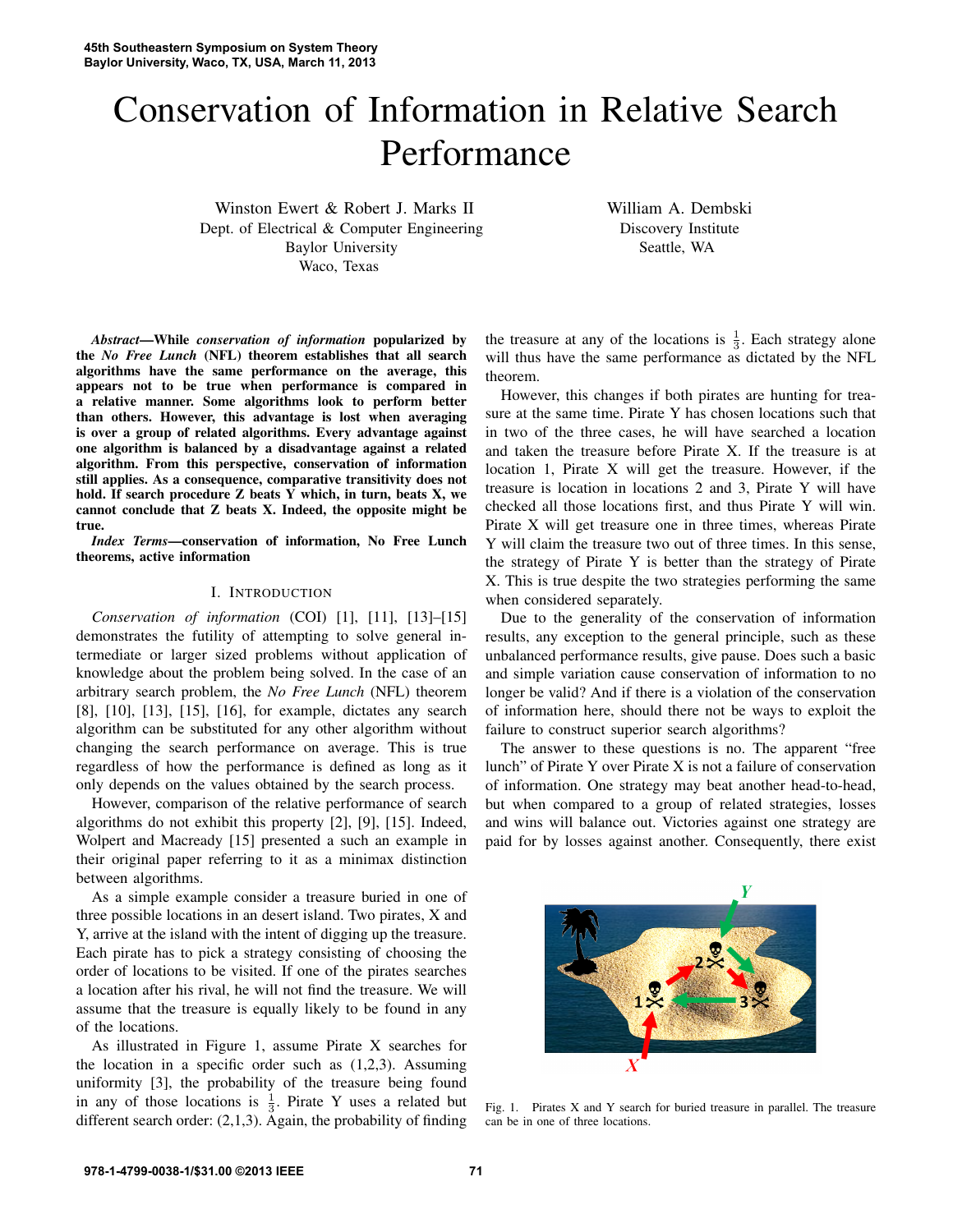TABLE I INAPPLICABILITY OF TRANSITIVITY EXAMPLE.

| Teams $\rightarrow$            | YX                               | Y7 |
|--------------------------------|----------------------------------|----|
| Treasure Location $\downarrow$ | $\downarrow$ Winner $\downarrow$ |    |
|                                |                                  |    |
|                                |                                  |    |
|                                |                                  |    |
| Overall Winner $\rightarrow$   | Z beats Y Y beats X X beats Z    |    |

As shown in Figure 1, Pirate X's search order is (1,2,3) and Pirate Y's order is  $(2,3,1)$ . Not shown is Pirate Z with order  $(3,1,2)$ . This table shows who wins (always with probability  $\frac{2}{3}$ ) when the pirates are paired. Transitivity does not hold.

no generally superior search algorithms.

The transitive property necessary to establish an overall superior search algorithm is inapplicable to search. Pirate Y has the advantage over Pirate X. A third Pirate Z chooses the sequence  $(3,1,2)$  which beats Pirate Y. Thus Pirate Z beats Pirate Y who beats Pirate X. If transitivity applies, Pirate Z beats Pirate X. But the opposite is true, Pirate X beats Pirate Z. Details are in Table I. This transitivity inapplicability was previously noticed by Koppen *et al.* [9].

More generally, Table II shows the probability of a strategy for finding the treasure first as compared against all other strategies. Each strategy has the same bag of performances albeit against different strategies. Every strategy has an advantage against some other strategy, but also has another strategy with an advantage over it. Thus, no way exists to gain an absolute advantage over all other strategies.

The lack of an absolute advantage limits the sense in which one strategy can be better then another. One can beat a specific algorithm, but not in a way that actually performs better against all other algorithms. Pirate A is only able to outperform his rival if he somehow knows the strategy his rival will employ. Thus, as would be expected from the idea of the conservation of information, knowledge of the rival's strategy is necessary in order to beat it.

Consider the random algorithm. This is equivalent to randomly choosing which strategy to employ. Playing against this strategy will produce the average performance of all strategies. This average is the same regardless of the opposing strategy, so no way exists to consistently best a random search algorithm.

The application of knowledge of Pirate Y about Pirate X to Pirate Y's strategy can be measured in terms of *active information*. [4]–[7], [12]. Table II shows that, with no knowledge of Pirate X's search strategy, Pirate Y has a probability of  $p = \frac{1}{2}$  of finding the treasure first. When Pirate X's schedule is known, Pirate Y's chances increase to  $q = \frac{2}{3}$ . This knowledge gives rise to

$$
I_{+} = -\log_2\left(\frac{p}{q}\right) = -\log_2\left(\frac{3}{4}\right) = 0.415
$$
 bits

of active information.

As an extreme example, consider the alternate scenario where Pirate X and Y decide who keeps the treasure by the majority of wins in three quick games of rock-paper-scissors. If Pirate Y knows the strategy of Pirate X, Pirate Y can win

all three games. With  $p = \frac{1}{2}$  and  $q = 1$ , Pirate Y's knowledge of Pirate X's strategy can be translated into one bit of active information.

The contest between Pirate X and Y illustrated in Figure 1 can be generalized. For any given search algorithm, we can generate a family of related search algorithms. When averaged over a distribution of functions closed under permutations as well as over the family of search algorithms, no advantage exists and the principle of conservation of information still applies.. Advantages against certain algorithms on certain fitness functions must be paid for by disadvantages against other algorithms on other fitness functions.

# II. THE GENERAL RESULT

Given a search algorithm, we can define a new search algorithm by applying a permutation to the query space. Let  $\alpha(f)$ be the fitness values obtained by the search algorithm,  $\alpha$  on the fitness function f. Let  $\alpha_p$ , where p is a permutation on the query space, be another algorithm such that  $\alpha_p(f) = \alpha(f \circ p)$ . Whenever  $\alpha_p$  makes a query, it interprets the query through the permutation thus a producing a related by distinct search algorithm. Let  $P$  be all possible one to one functions on the query space.

$$
T(\alpha) = \{\alpha_p | p \in P\}
$$
 (1)

is the family of search algorithms related to  $\alpha$ .

The NFL theorem holds for any distribution over functions which is closed under permutation [8]. That is

$$
\sum_{f \in F} \Pr[f] \chi(\alpha(f)) = \sum_{f \in F} \Pr[f] \chi(\delta(f)) \tag{2}
$$

where  $\chi$  is some performance metric,  $\alpha(f)$  is the values obtained by the search algorithm  $\alpha$  run on the fitness function  $f$ .  $\delta$  is any search algorithm. The search algorithm can be substituted for any other algorithm without changing the averaged performance. The essential reason for this is that the values obtained by a search algorithm are independent of the algorithm, and thus any function of those will be independent as well.

The relative performance of a pair of algorithms,  $\alpha$  and  $\beta$ can be defined as

$$
\varrho(\alpha,\beta) = \sum_{f \in F} \Pr[f] \chi(\alpha(f), \beta(f))
$$

Notably, substituting different algorithms in this expression may produce a different average even when averaged over the uniform distribution.

**Theorem 1.** *If for any*  $f \in F$ ,  $Pr[f] = Pr[g]$  *for any*  $g \in \Pi(f)$ *where*  $\Pi(f)$  *is the set of permutations of* f *then* 

$$
\wp := \sum_{\gamma \in T(\beta)} \varrho(\alpha, \beta) = \sum_{\gamma \in T(\beta)} \sum_{f \in F} \Pr[f] \chi(\alpha(f), \gamma(f))
$$

*is independent of* α *and* β

*Proof:*

$$
\wp = \sum_{\gamma \in T(\beta)} \sum_{f \in F} \Pr[f] \chi(\alpha(f), \gamma(f))
$$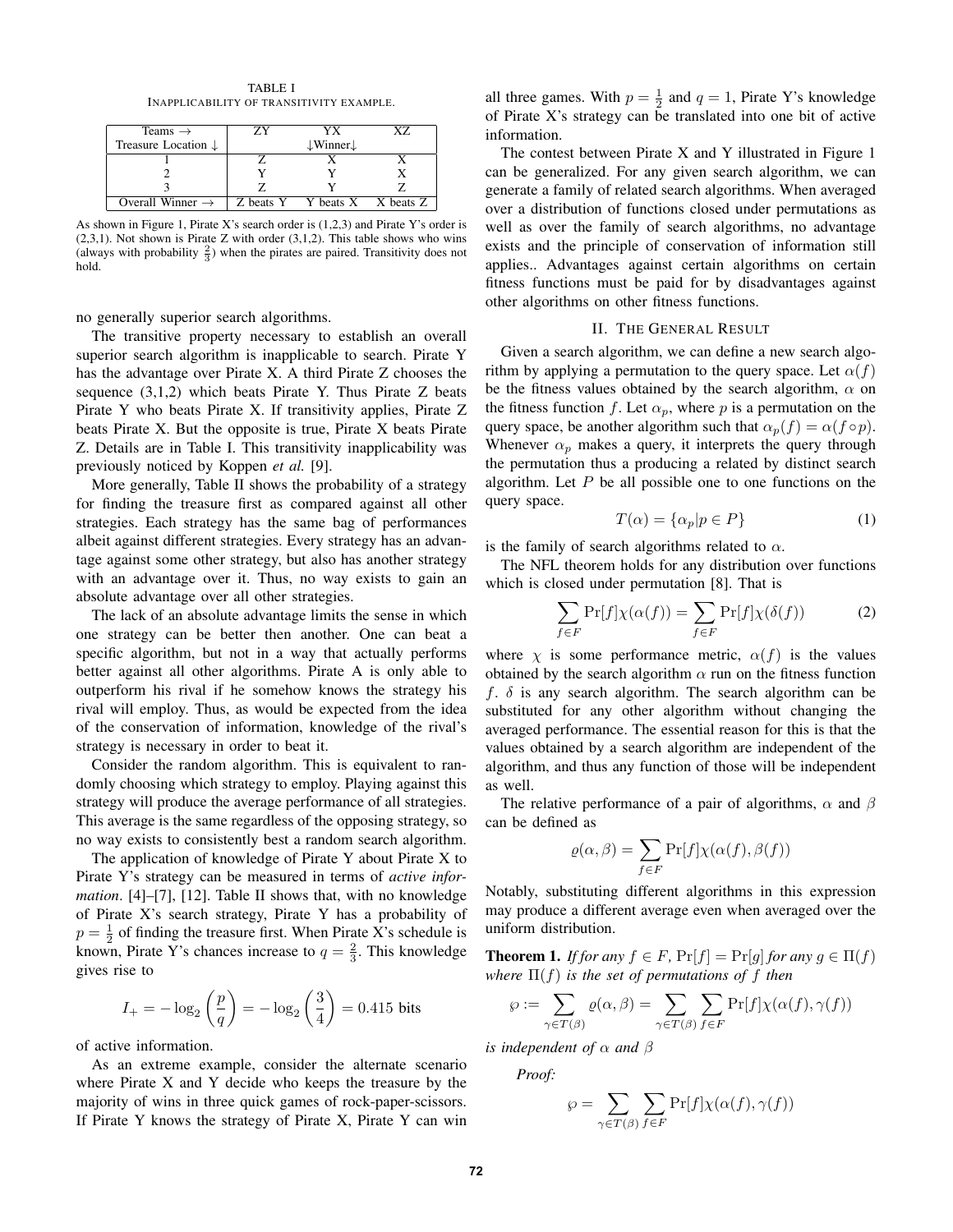| <b>TABLE II</b>                                               |  |  |  |  |  |  |  |
|---------------------------------------------------------------|--|--|--|--|--|--|--|
| PROBABILITY OF FINDING THE TREASURE FIRST FOR ALL STRATEGIES. |  |  |  |  |  |  |  |

|           | (1, 2, 3) | (1, 3, 2) | (2, 1, 3) | (2, 3, 1) | (3, 1, 2) | (3, 2, 1) |
|-----------|-----------|-----------|-----------|-----------|-----------|-----------|
| (1, 2, 3) | 0.00      | 0.25      | 0.25      | 0.50      | 0.25      | 0.25      |
| (1, 3, 2) | 0.25      | 0.00      | 0.25      | 0.25      | 0.25      | 0.50      |
| (2, 1, 3) | 0.25      | 0.50      | 0.00      | 0.25      | 0.25      | 0.25      |
| (2, 3, 1) | 0.25      | 0.25      | 0.25      | 0.00      | 0.50      | 0.25      |
| (3, 1, 2) | 0.50      | 0.25      | 0.25      | 0.25      | 0.00      | 0.25      |
| (3, 2, 1) | 0.25      | 0.25      | 0.50      | 0.25      | 0.25      | 0.00      |

From (1) and the definition of  $\alpha_p$ ,  $\gamma(f) = \beta(f \circ p)$ . Thus

$$
\wp = \sum_{p \in P} \sum_{f \in F} \Pr[f] \chi(\alpha(f), \beta(f \circ p)).
$$

Exchanging the summations give

$$
\wp = \sum_{f \in F} \Pr[f] \sum_{p \in P} \chi(\alpha(f), \beta(f \circ p))
$$

p is only used in the expression  $f \circ p$ , so we can rewrite this as

$$
\wp = \sum_{f \in F} \Pr[f] \sum_{g \in \Pi(f)} \chi(\alpha(f), \beta(g))
$$

The inner summation is a function of the values obtained by a search algorithm averaged over a permutation. This follows from (2). We can therefore substitute the algorithm  $\beta$  with another arbitrary algorithm,  $\delta$ .

$$
\wp = \sum_{f \in F} \Pr[f] \sum_{g \in \Pi(f)} \chi(\alpha(f), \delta(g))
$$

Let Y be the set of subsets of  $F$  such that each subset contains all functions which are permutations of each other.

$$
\wp = \sum_{y \in Y} \sum_{f \in y} \Pr[f] \sum_{g \in \Pi(f)} \chi(\alpha(f), \delta(g)).
$$

By the assumption of the theorem, all  $Pr[f] = Pr[g]$  for any f, g in a specific  $y \in Y$ . Thus we can move the probability out of the summation.

$$
\wp = \sum_{y \in Y} \Pr[f] |y| \sum_{f \in y} \sum_{g \in \Pi(f)} \chi(\alpha(f), \delta(g))
$$

We observe that  $\Pi(f) = y$  where  $f \in y$ . Thus

$$
\wp = \sum_{y \in Y} \Pr[f] |y| \sum_{f \in y} \sum_{g \in y} \chi(\alpha(f), \delta(g)).
$$

The summation over  $f$  fits the form of (2) so we can substitute the algorithm  $\alpha$  with another arbitrary algorithm,  $\delta'$ .

$$
\wp = \sum_{y \in Y} \Pr[f] |y| \sum_{f \in y} \sum_{g \in y} \chi(\delta'(f), \delta(g))
$$

Thus the relative performance averaged over the set of related functions does not depend on the choice of algorithm  $\alpha$  and β.

The relative performance of an algorithm when averaged over a closed-under-permutation distribution and over the family of related algorithms is independent of the choice of algorithms. Above average performance in one situation must be paired with below average performance in another situation.

# III. CONCLUSION

We have shown that no generally superior algorithm can be produced even when using relative performance metrics. Better performance against some algorithms is paid for by worse performance against other algorithms. One can devise an algorithm that is relatively superior to another, but not against all other algorithms. In order to best an algorithm, active information is required from extra knowledge of the problem. This parallels the case of the NFL requiring information about the fitness function in order to improve performance. Finally, random search exhibits the same average performance regardless of which algorithm it faces. Thus no way exists to gain an advantage on average over random search.

The principle of conservation of information still applies in the case of relative performance metrics. The appearance of free lunches in relative performance metrics does not give us any way to exploit them to create generally superior optimizers.

#### ACKNOWLEDGEMENTS

This work was supported in part by the *Center for Evolutionary Informatics*.

## **REFERENCES**

- [1] Steffen Christensen. What can we learn from no free lunch? a first attempt to characterize the concept of a searchable function. In *Proceedings of the Genetic and Evolutionary Computation Conference (GECCO)*, 2001.
- [2] David W. Corne and Joshua D. Knowles. No free lunch and free leftovers theorems for multiobjective optimisation problems. In *Evolutionary Multi-Criterion Optimization (EMO 2003) Second International Conference*, pages 327–341. Springer LNCS, 2003.
- [3] W.A. Dembski and R.J. Marks II. Bernoulli's principle of insufficient reason and conservation of information in computer search. In *Systems, Man and Cybernetics, 2009. SMC 2009. IEEE International Conference on*, pages 2647 –2652, oct. 2009.
- [4] William A. Dembski and Robert J. Marks II. Life's Conservation Law: Why Darwinian Evolution Cannot Create Biologica Information. In Bruce Gordon and William A. Dembski, editors, *The Nature of Nature*, Wilmington, Del., 2009. ISI Books.
- [5] William A. Dembski and Robert J. Marks II. The Search for a Search: Measuring the Information Cost of Higher Level Search. *Journal of Advanced Computational Intelligence and Intelligent Informatics*, 14(5):475–486, 2010.
- [6] Winston Ewert, William A. Dembski, and Robert J. Marks II. Evolutionary synthesis of nand logic: Dissecting a digital organism. In *2009 IEEE International Conference on Systems, Man and Cybernetics*, number October, pages 3047–3053. IEEE, October 2009.
- [7] Winston Ewert, George Montañez, W.A. Dembski, and Robert J. Marks II. Efficient per query information extraction from a hamming oracle. In *System Theory (SSST), 2010 42nd Southeastern Symposium on*, pages 290 –297, march 2010.